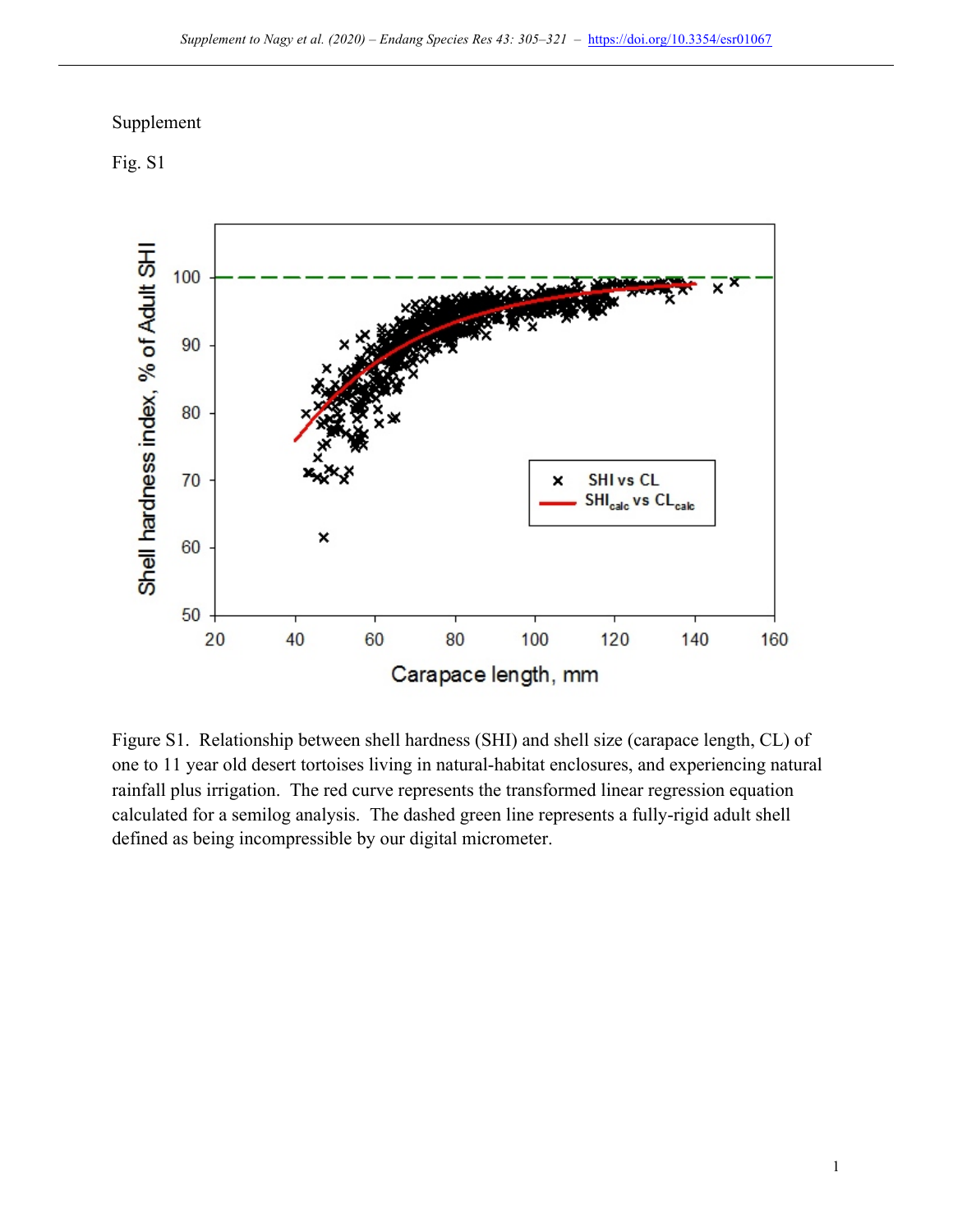## Supplement

Table S1. Annual growth rates (mm y<sup>-1</sup> in carapace length) of eight cohorts of desert tortoises in MCAGCC's head-start facility over 11 years (total  $n = 3361$ ). Values are means (SD, n), with overall means (SD, n) shown for cohorts (right column) and year (bottom row). Superscripts at overall means indicate the number of means significantly higher and lower (e.g., 2 higher and 1 lower for Cohort 2006) from Student-Newman-Keul's post-hoc comparisons that followed One Way ANOVA.

|        | Year      | 2007 | 2008 | 2009 | 2010 | 2011 | 2012 | 2013 | 2014 | 2015  | 2016 | 2017  | Cohort<br>total |
|--------|-----------|------|------|------|------|------|------|------|------|-------|------|-------|-----------------|
| Cohort |           |      |      |      |      |      |      |      |      |       |      |       |                 |
| 2006   | Mean      | 6.13 | 7.39 | 4.74 | 6.51 | 2.93 | 4.97 | 1.69 | 7.21 | 11.36 | 9.69 | 12.75 | $6.87^{2,1}$    |
|        | <b>SD</b> | 2.52 | 2.64 | 2.85 | 2.50 | 2.59 | 1.32 | 1.50 | 2.66 | 3.07  | 2.54 | 4.19  | 2.85            |
|        | $\sf n$   | 45   | 80   | 90   | 82   | 15   | 15   | 77   | 71   | 68    | 37   | 20    | 600             |
|        |           |      |      |      |      |      |      |      |      |       |      |       |                 |
| 2007   |           |      | 7.40 | 4.13 | 5.25 | 3.26 | 5.12 | 2.01 | 7.52 | 9.86  | 9.38 | 12.18 | $6.59^{2,1}$    |
|        |           |      | 2.51 | 2.37 | 1.97 | 1.74 | 2.19 | 1.88 | 1.78 | 2.79  | 3.33 | 3.27  | 2.85            |
|        |           |      | 34   | 35   | 33   | 20   | 20   | 33   | 32   | 32    | 31   | 25    | 295             |
|        |           |      |      |      |      |      |      |      |      |       |      |       |                 |
| 2008   |           |      |      | 6.84 | 6.32 | 4.12 | 5.32 | 3.29 | 8.04 | 10.20 | 9.05 | 11.71 | $7.19^{2,1}$    |
|        |           |      |      | 2.58 | 2.67 | 2.03 | 2.47 | 1.71 | 2.61 | 2.11  | 2.83 | 2.34  | 3.05            |
|        |           |      |      | 97   | 87   | 72   | 72   | 82   | 81   | 77    | 73   | 50    | 691             |
|        |           |      |      |      |      |      |      |      |      |       |      |       |                 |
| 2009   |           |      |      |      | 9.78 | 6.26 | 4.97 | 2.54 | 6.39 | 9.02  | 7.53 | 10.13 | $7.06^{1,1}$    |
|        |           |      |      |      | 3.00 | 2.05 | 2.07 | 1.71 | 2.47 | 2.17  | 2.29 | 2.23  | 3.07            |